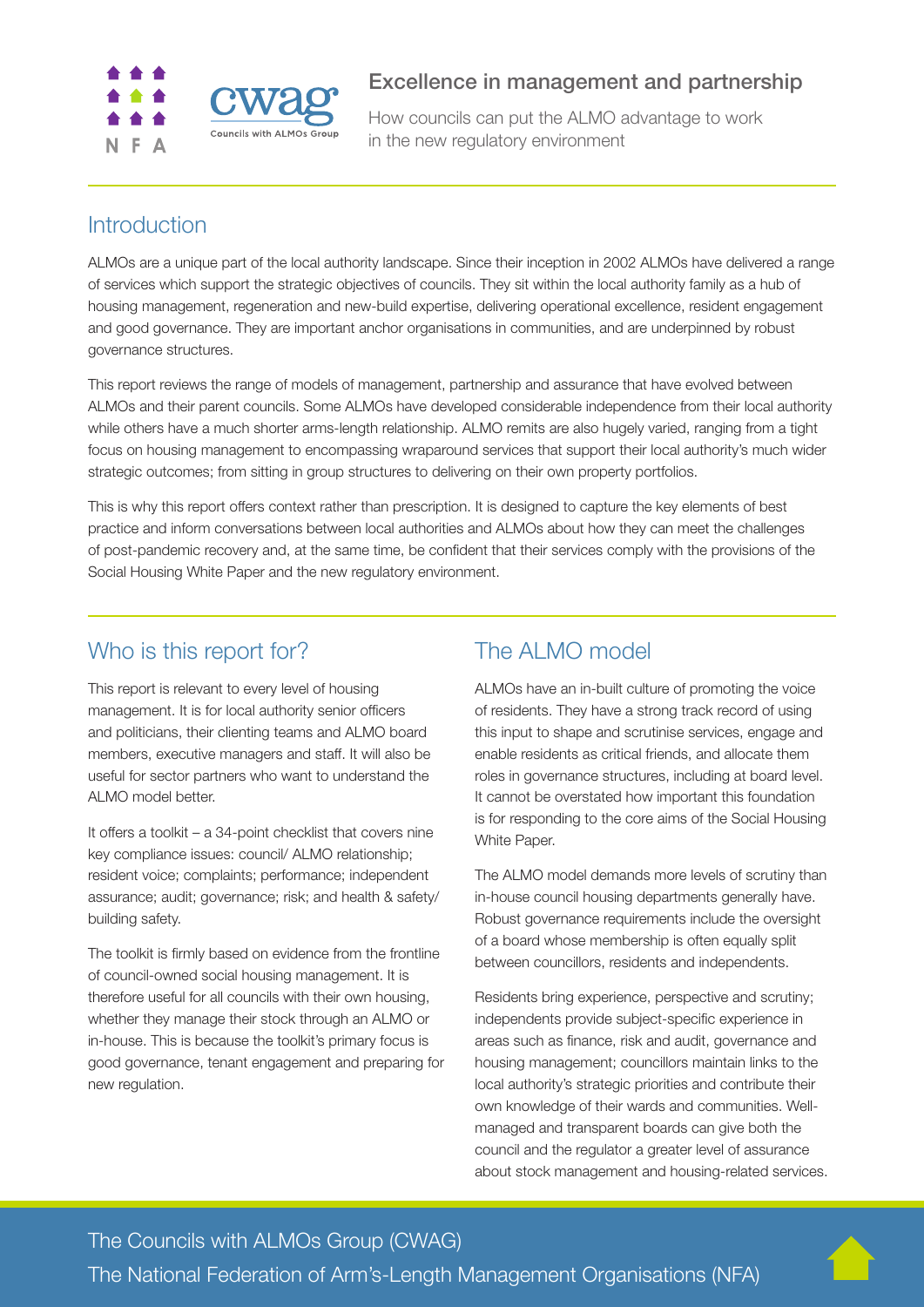## Coming changes

The Social Housing White Paper resets the relationship between social housing tenants and their landlords. The Regulator of Social Housing and the new Building Safety Regulator will hold a local authority directly to account for the impact on tenants of how their homes are managed.

Councils whose housing is managed by an ALMO already have a well-established management team that focuses on operational excellence and resident engagement. The ALMO model itself gives an additional layer of governance to provide further assurance, through its independent board.

The key change is that, in future, a local authority must have evidence to show the Regulator that tenants are heard and their homes are well run. A named individual within in the local authority will be responsible to the Regulator for this, and a second named person will be responsible to the new Building Safety Regulator. These individuals need to be fully integrated into the assurance structures so that they can confidently and quickly produce proof of good systems and governance either of these regulators ask for.

Other coming changes include:

- **Introduction of tenant satisfaction measures** (TSMs) to monitor performance, and – to come – a risk-based inspection regime and reformed consumer standards;
- **A** A strengthened and more proactive Housing Ombudsman whose role supports the work of the Regulator of Social Housing;
- A A new building safety law, currently progressing through Parliament.

**Constructed Constructer Constructer** Other initiatives promised by the Social Housing White Paper including work on Decent Homes, electrical safety testing, anti-social behaviour and professionalisation of roles in housing management.

The Regulator of Social Housing is clear that it will set the outcomes it expects to see and will expect landlords to develop the framework and systems that will deliver those outcomes.

- **Councils must be able to demonstrate that** these frameworks and systems exist and are effective.
- $\triangle$  RSH is also clear that regulation will be proportionate, risk-based, assurance-based and outcome-focused.
- Most importantly, the voice of the resident will  $\bullet$ be paramount. Landlords must be able to show that they listen to residents when they design, monitor and evaluate their services.

Recent comments from the Regulator strongly suggest that councils with a well-run ALMO may be better prepared to meet the new requirements than many of those with in-house services, not least because resident voice sits at the heart of the ALMO model. They are likely to already have solid evidence of good governance and assurance, scrutiny, involvement of residents and resident satisfaction. Nevertheless, the coming changes are an excellent opportunity for all parties to review and assess housing management systems and culture against the new regulatory demands.

### Monitoring performance

A balance should be struck between the ALMO's work as delivery partner and the local authority's need for assurance. Given constraints on resources everywhere, the aim should be to avoid duplicating the ALMO's own data gathering and performance monitoring work.

The imminent arrival of a new regulatory regime offers an excellent opportunity to review performance monitoring and assurance systems. Openness and transparency are key; as are well-resourced clienting teams that can both support and challenge the ALMO. The council's senior managers must be fully engaged and informed because these responsibilities cannot be delegated. At all levels and in each organisation, the comprehensive checklist offered by this report's toolkit will be an invaluable resource for this work – and is easily adapted to local circumstances.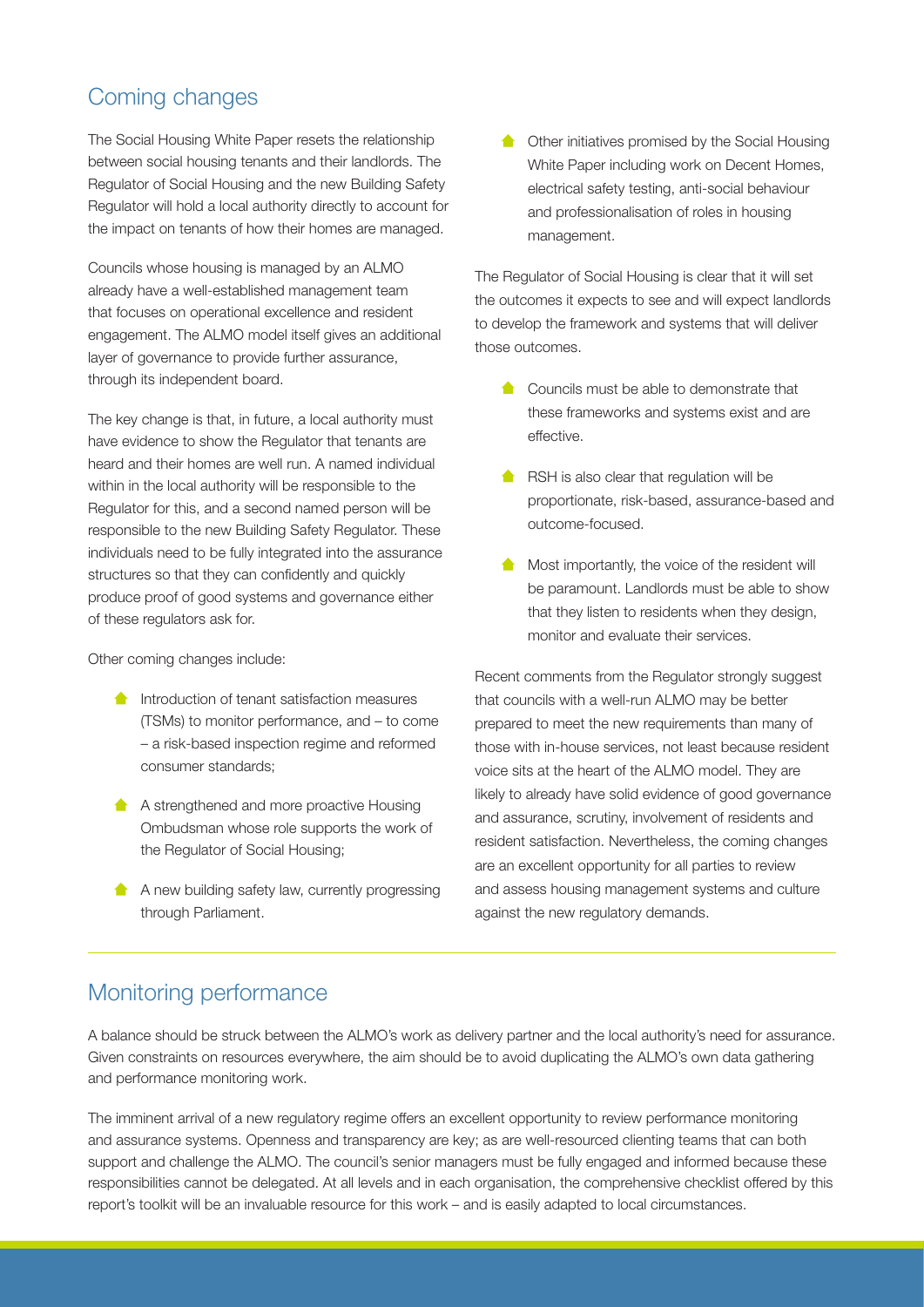### The resident voice

#### **Consultation**

The Regulator of Social Housing will demand evidence of resident consultation in all aspects of housing management work: deciding and setting standards, developing strategy, scrutinising policies, procedures and practices, and reviewing performance and satisfaction. Compliance should be straightforward for councils with ALMOs since tenant involvement is built into the model. Meaningful resident engagement should run through systems, processess and culture, and resident feedback must be heard in the right places.

#### **Governance**

Robust processes should feed information from all tenant engagement into governance. Equally, boards and councils will want to actively reassure themselves that tenants are being listened to through measures such as bringing residents into boards, scrutiny panels and other governance structures, or asking tenants' panels to review reports and decisions. A joined-up approach can also feed into improved services and processes, better value for money, and the development of new services to meet newly identified community needs.

#### **Transparency**

Openness and transparency are a key part of this; annual reviews, scrutiny reports and other documents should be freely published and available online and

in print; meetings should be open and accessible. The case studies in this report illustrate the wide and creative methods ALMOs have developed over the years to communicate the all-important "you said, we did" element of the tenant engagement feedback loop.

#### Direct tenant involvement

Over the years, many different modes of direct engagement have been devised and trialled by ALMOs. They include asking tenants to write their ALMO's annual performance report; supporting active tenant scrutiny panels; training tenants to take an active role in governance as board members; and offering health, wellbeing, finance, digital and employability training as part of a broad housing services portfolio; and devising tenants-first employment and apprenticeship programmes.

#### Evidence

The Regulator of Social Housing will expect to see evidence of resident consultation in all aspects of housing management: deciding and setting standards, developing strategy, scrutinising policies, procedures and practices, and reviewing performance and satisfaction. ALMO boards and local authorities should also expect to see this evidence as part of their role in establishing a culture of hearing residents.

#### Six key messages from tenants

During the development of this report, feedback from the NFA Tenant Advisory Panel pinpointed the importance of:

The feedback loop: Hearing how their input is used makes residents feel heard. Effective communication between residents and the ALMO/local authority is vital.

Recognising tenants' knowledge and skills: The value of tenants' contributions, and particularly their first-hand knowledge of their own communities, must be actively recognised.

**Training:** Resident engagement structures and engagements need to be properly funded and supported to be effective. Training should show

tenants that they can choose from a range of ways to get involved and be heard, from board or governance work to less formal community groups.

Statistics versus the lived experience of residents: Performance statistics only tell part of the story and need the context that only residents can provide.

**Scrutiny:** An independent and trusted resident scrutiny panel should be seen by councils and ALMOs as a 'critical friend' offering valuable insight.

**Diversity:** A good ALMO board and all governance and engagement structures should be inclusive and representative.